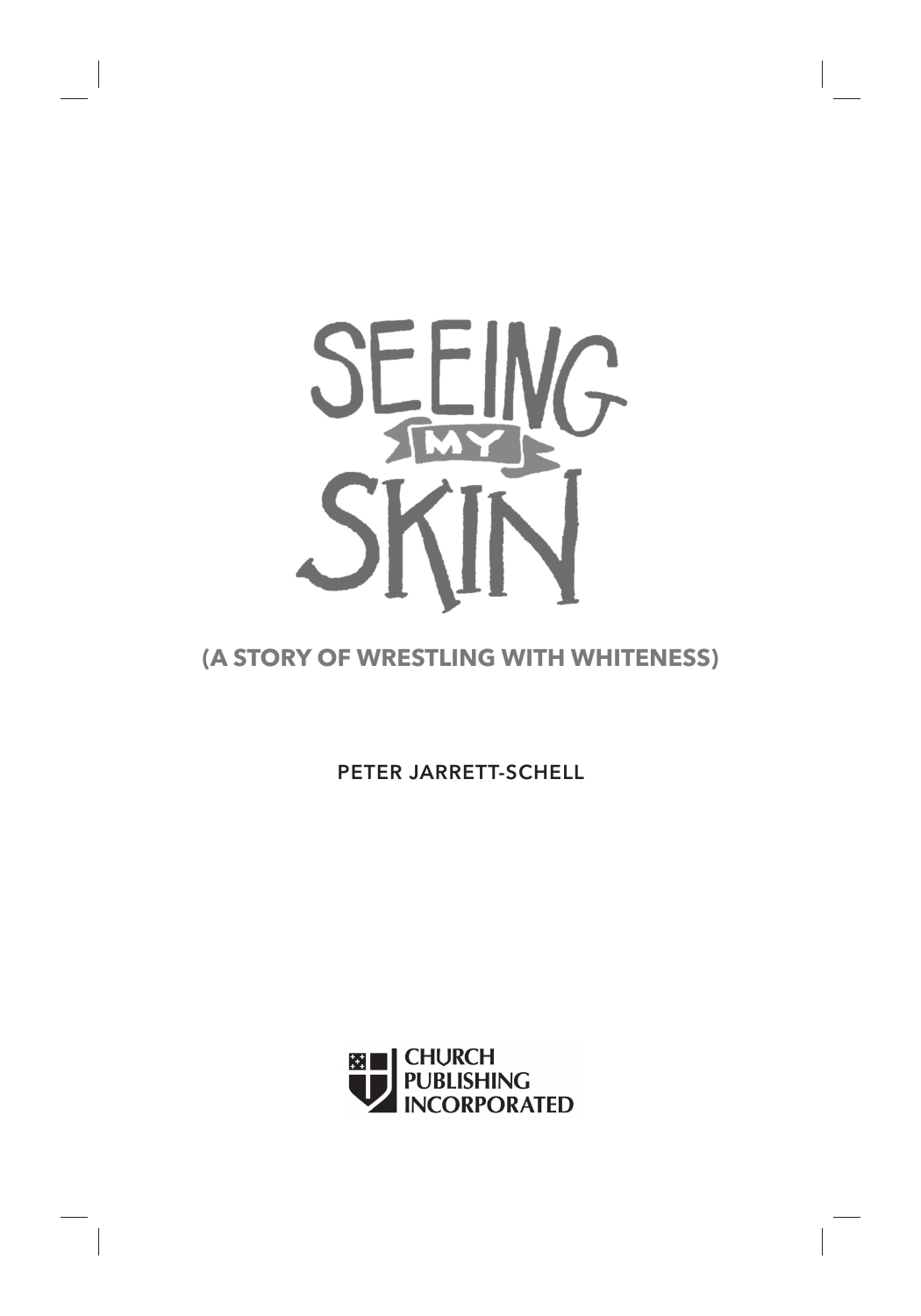## Contents

| <b>PART I</b>   |                                        |  |
|-----------------|----------------------------------------|--|
| <b>PART II</b>  | New Haven  37                          |  |
| <b>PART III</b> |                                        |  |
| <b>PART IV</b>  |                                        |  |
| <b>PART V</b>   |                                        |  |
| <b>PART VI</b>  |                                        |  |
| <b>PART VII</b> |                                        |  |
|                 |                                        |  |
| <b>PART IX</b>  |                                        |  |
|                 | PART X Trayvon 1995-2012;              |  |
|                 | Joshua Ibrahim 2013-? 195              |  |
|                 | PART XI An Election and Afterwards 229 |  |
|                 |                                        |  |
|                 |                                        |  |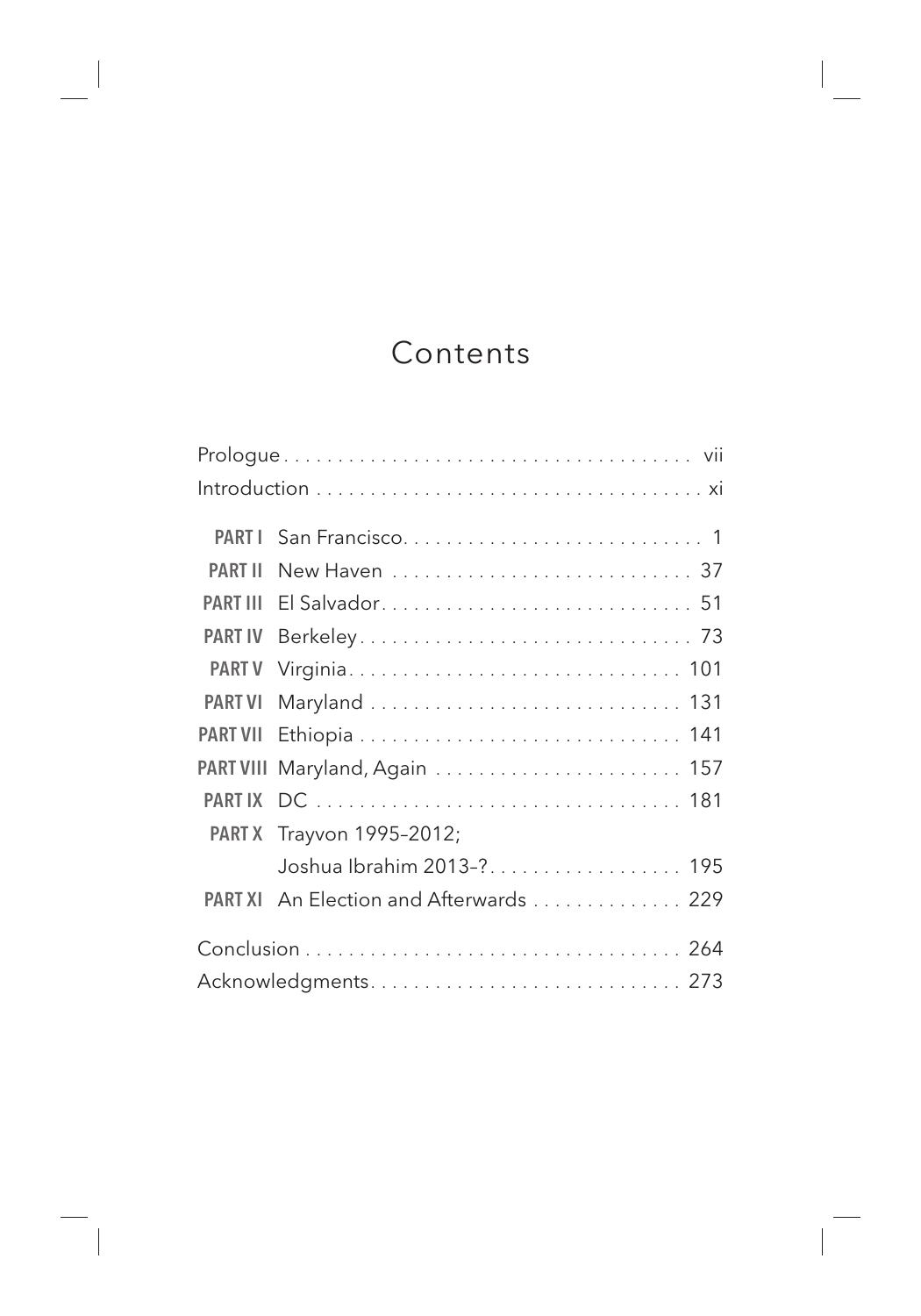## PART I SAN FRANCISCO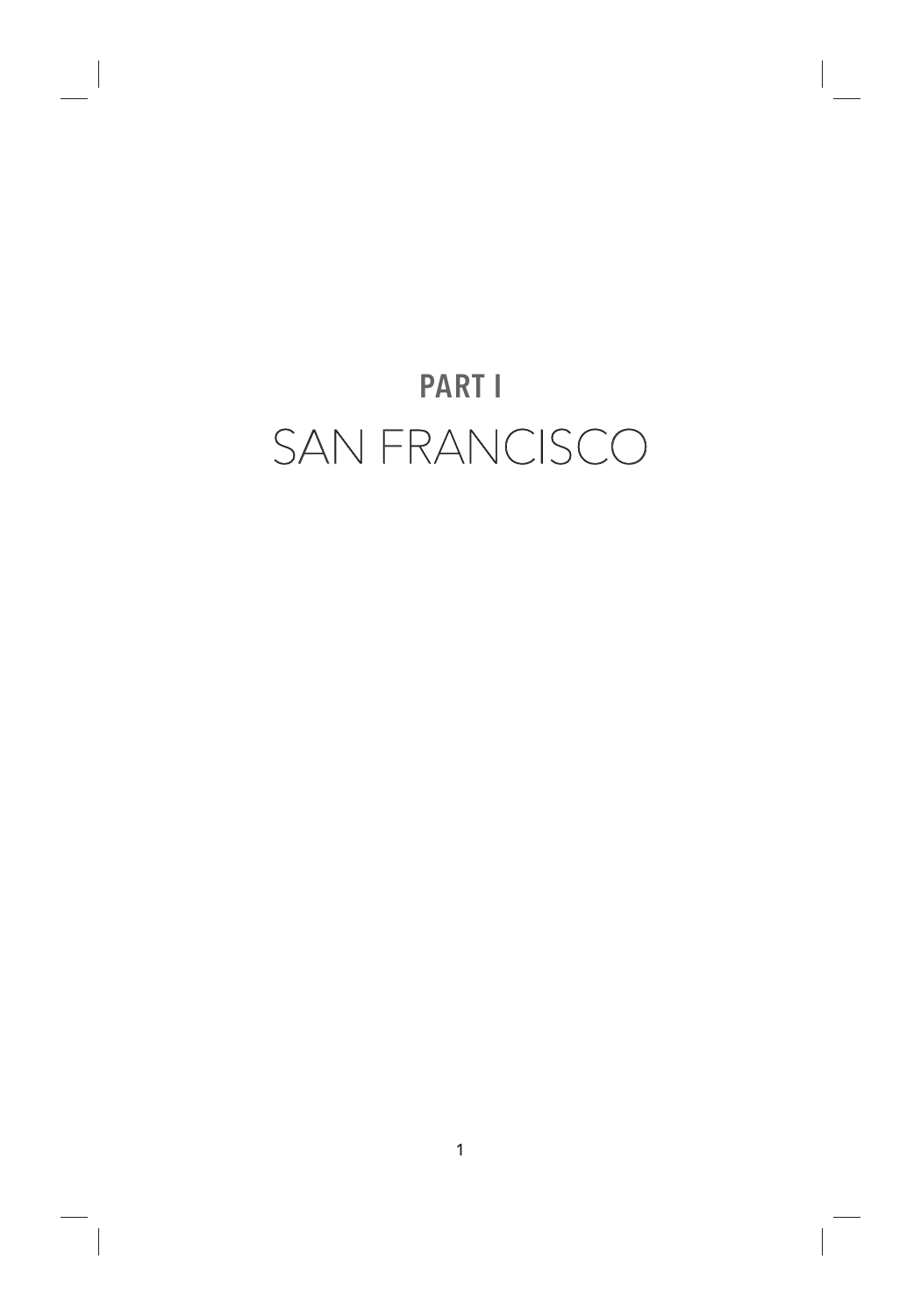I am six. I climb out of the car, through the window. Dad slams his hand on the roof of the car.

"Stop that!"

I hear Mom's voice reply. "He saw it on a show."

I scoff. Not on *a* show. On *my* show, the one that is starting in two minutes. I run inside, down the hall, up the stairs, and through the apartment. I stop at the refrigerator, grab an apple, and dash towards the television. I turn it on and search through the channels. I stop when I see an orange star-striped muscle car barreling through hay bales. Its horn sounds out eleven notes of an upbeat trumpet tune. Dad walks into the room, looks at me, and shouts in exasperation.

"Stop throwing apple cores behind the couch!"

I don't look back at him. "I didn't."

"I just saw you do it." He makes me stand and pulls the couch away from the wall. There is an apple core there. It looks fresh. There are several more there next to it. They look less fresh.

He points to them. "Don't lie to me."

I didn't think I had. I honestly don't remember dropping the apple core. He's frustrated. The show is still on. I turn my head to look. He turns my face toward him. I turn my eyes toward the screen. He follows my gaze. His eyes narrow.

"What are you watching?"

"*The Dukes of Hazzard*."

He sits and watches until the ad break. He turns off the TV.

"I don't want you watching that show anymore."

"What? Why?"

He explains. It's something about history. I don't understand. He talks about a war. I don't understand. He mentions slavery and racism. I've heard these words. I have a vague sense of their meaning. They're bad. I can't see what they have to do with my show. He breathes out and looks up. I know this face. He's thinking.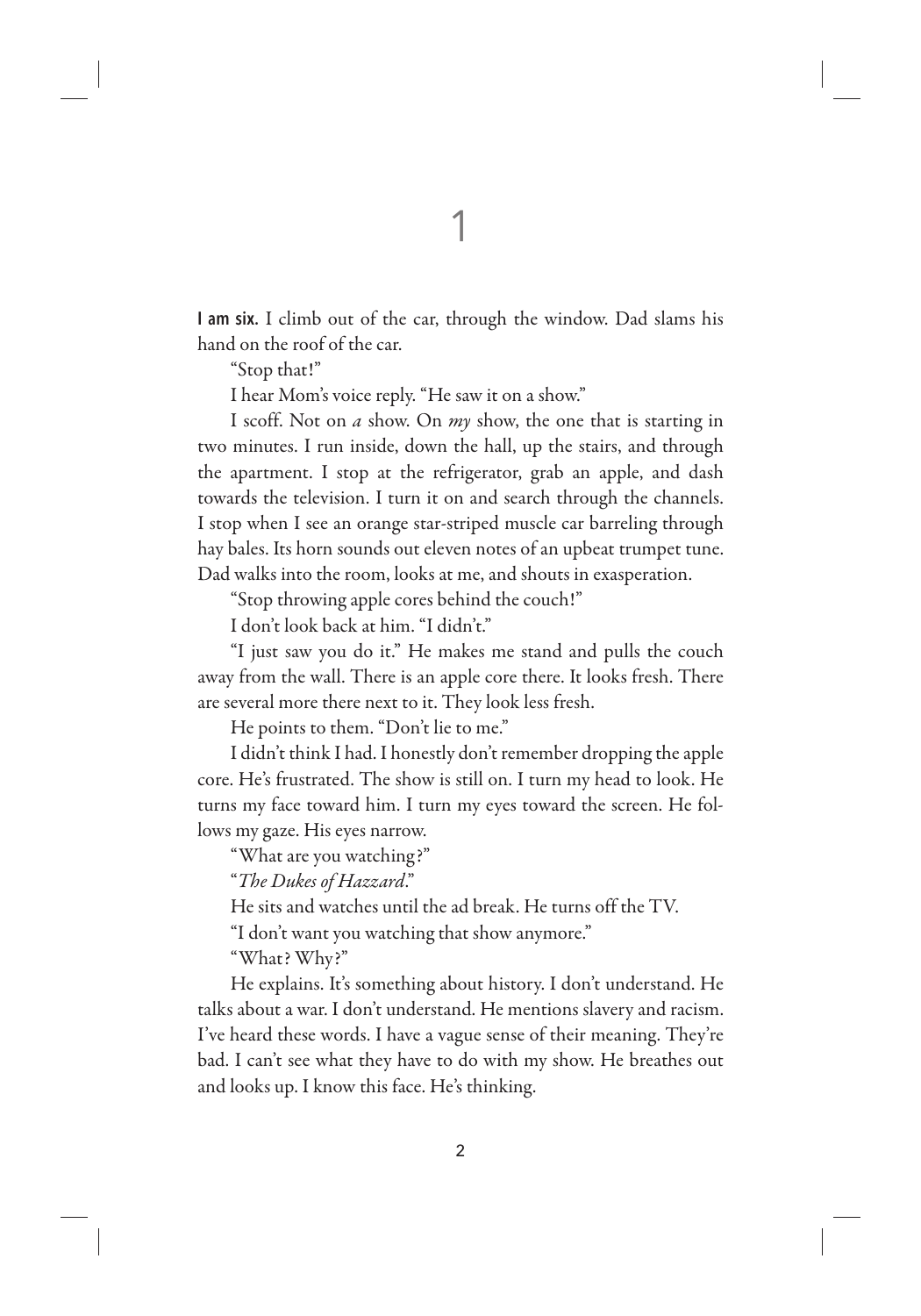He looks at me again. "They're bad drivers. They drive dangerously. I don't want you to grow up to be a bad driver."

"Oh. Okay." I guess that makes sense.

His face shows relief and, for some reason, failure.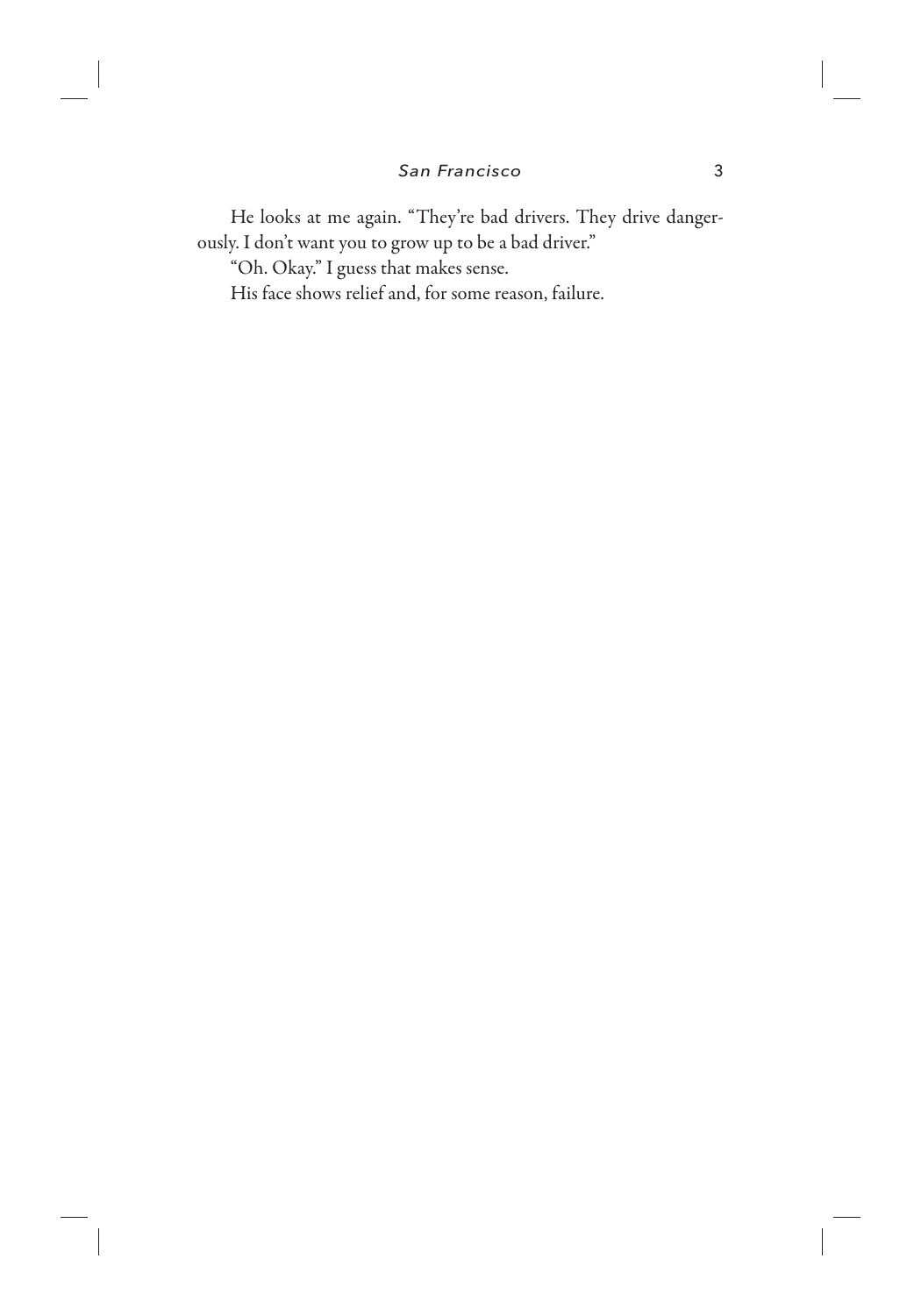School has just let out. The other fifth graders gather at the bus stop to wait. They talk about the recent scandal: the teachers have banned War Ball. I join in their outrage. It is our main distraction during recess. The game is a variation on dodgeball. We divide the yard in half, split into two teams, and take turns hurling a single ball at one another. If you get hit you are on the bench. If you manage to catch the ball before it hits the ground, your whole team is back in the game.

I was a terrible player. I was told I threw like a girl, though clearly, not like any girl I knew personally. They all threw better than me. I threw like some girl who had no idea how to throw a ball. I was very good at dodging the ball. But I was afraid to try to catch it. This led to frequent and excruciating stalemates. My team would all get tagged out, one by one. I would be alone on the field, dodging every shot that came in, unable to tag out any of my opponents, and unable to bring my team back in the game. From the bench, they would yell "Catch it!" louder and louder each time, until the recess bell rang. Then, they would walk inside without looking at me. Towards the end of fourth grade, a friend, James, tried to teach me to catch.

"Plant your feet. Keep your head up, and your eyes open. Catch it in your stomach, like this, and put your arms around it."

The next day I tried it. The ball hit my stomach. I was not prepared for the sting of the impact. I didn't get my arms around it. It bounced away, I was out, and we lost.

James walked next to me as we entered the building again. "At least you tried."

The day after, I tried again. This time I held on. My team cheered and sprinted back onto the field. I charged the line and threw a slow, weak, and awkward shot directly into the arms of my closest opponent. He caught it and returned it with force. I was not up for the task of catching it a second time. I was out. I didn't care. After the game classmates came by and patted me on the shoulder. That was the last week before summer vacation. I started fifth grade, ready for recess to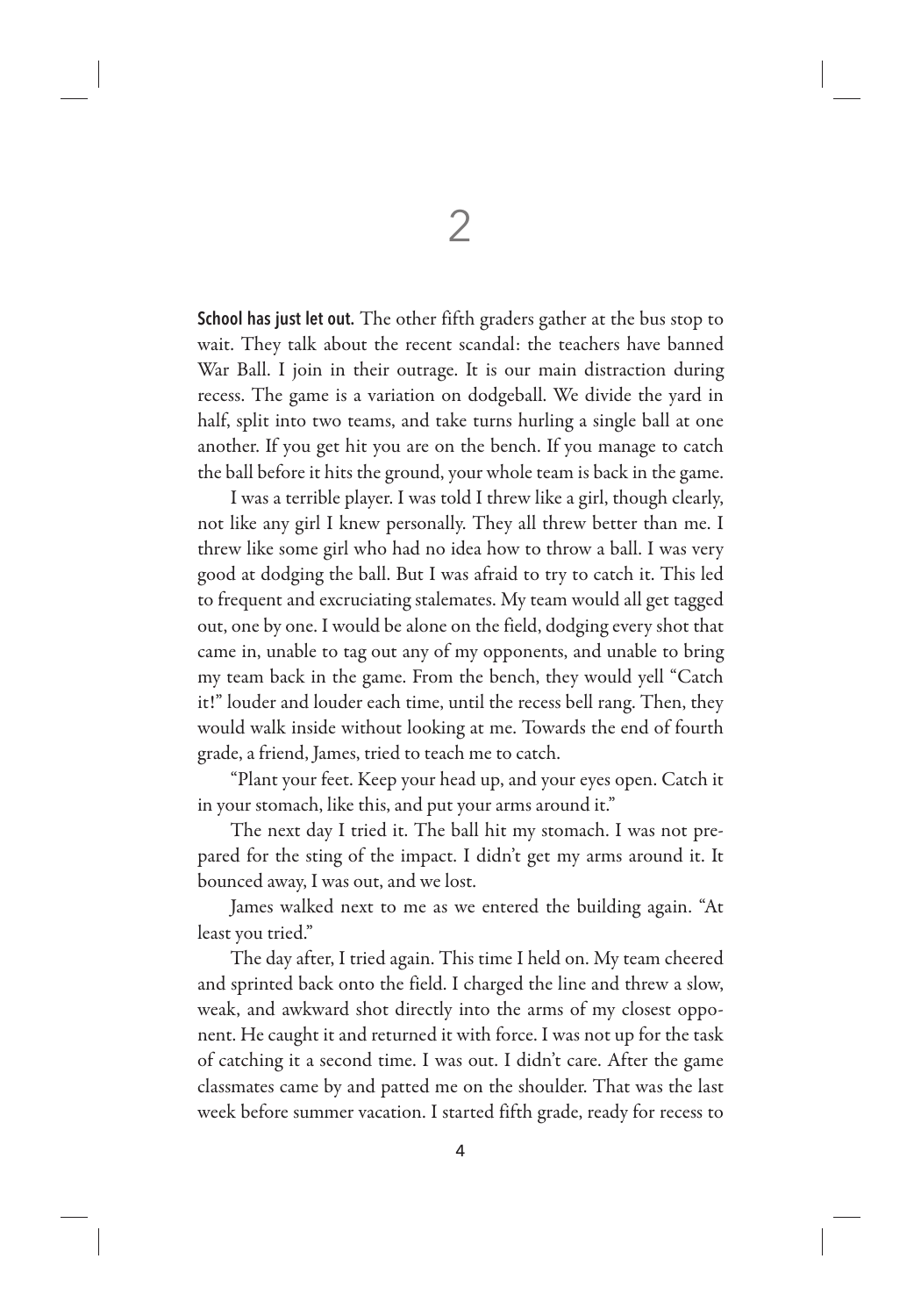be different. When they announced the ban at the opening assembly, I saw my plans for social acceptance evaporate.

We keep talking about the outrage of it. One of my classmates steps out into the street, to see if the bus is coming. He turns toward us and continues the conversation.

"It's this new place. They won't let us do anything here."

Over the summer the school moved locations, all the way across town.

Another classmate weighs in. "At least we've got the store."

He points across the street. We nod in the affirmative. There was no corner store near the old location. This is a definite improvement. Through the open door we see a candy display in front of the cash register. Suddenly my hands are full of coins and my classmates are placing orders. This is tricky. I don't have the best memory. After the last order is in, I repeat them all back. I keep repeating as I cross the street. The list is long and I am concentrating to remember it, which is why I collide with a woman just as I arrive at the store. Coins spill everywhere. I hear laughter from my classmates behind me. She stops, helps me gather the change, tells me to mind where I'm going, and continues walking. I put the coins in my pocket and enter the store.

One by one I lift items from the display, drop them onto the counter, and check them off my mental list. After I grab the last item, a pack of Apple Now & Laters, I ask for Red Vines, for me. They are in a large tub with a handwritten sign that reads: "5¢ each." Under the sign, a printed label peeks out: "Not for individual sale." I have a dime, apart from the quarter in my watch pocket. The quarter is for bus fare. I consider at length spending it and walking home, then decide against it. "Two please."

I count out the coins. After I've paid for everything, there are two quarters left over, not including the one in my watch pocket. Someone miscounted. I walk back to the bus stop to distribute the haul. My colleagues dig through the bag and find their sweets. I lift up the two quarters.

"Somebody gave me too much."

A friend peers into the now empty bag then looks up. "Those were for my M&Ms."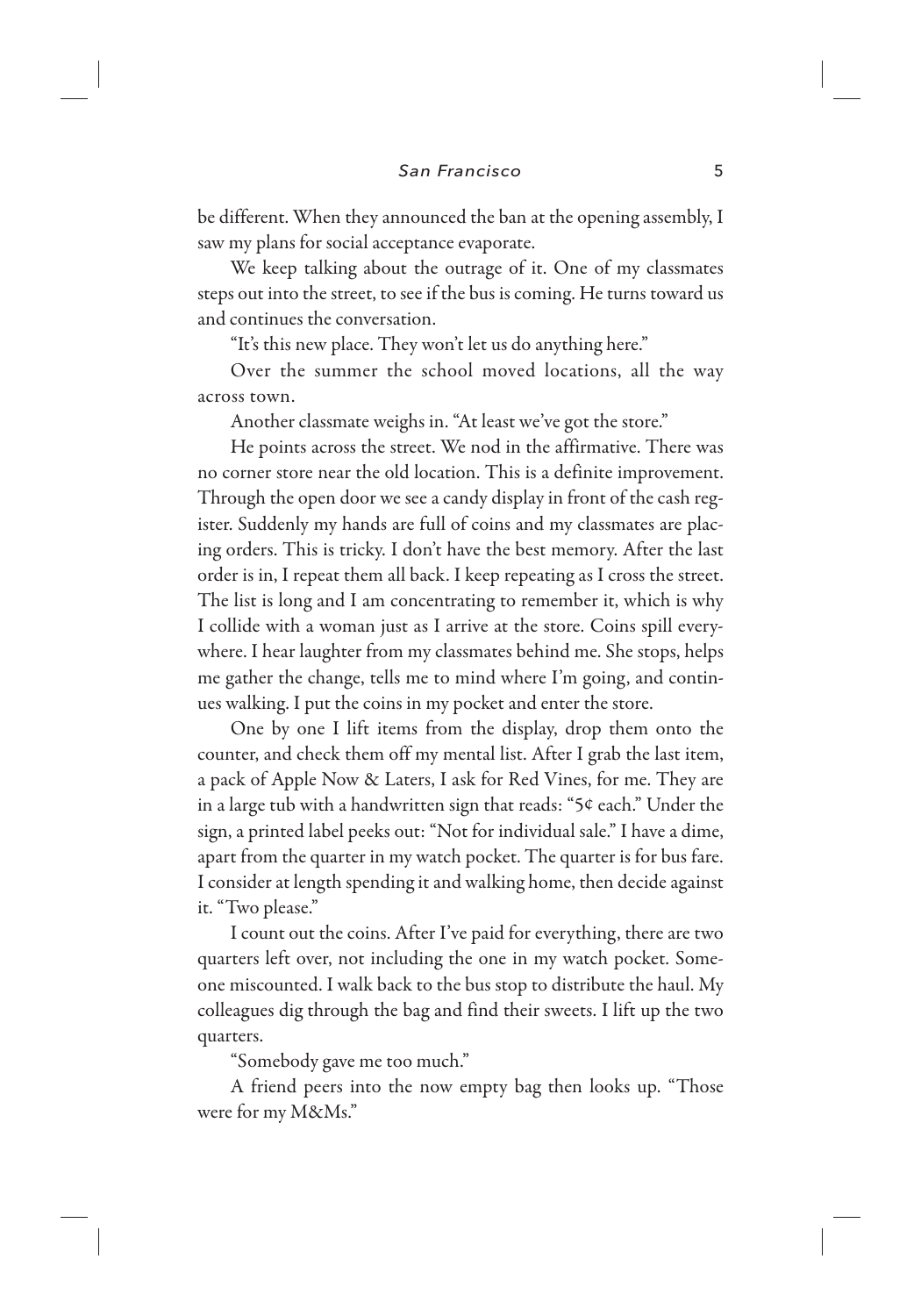I review my chant again. "Snickers, M&Ms, Apple Now & Laters . . . "

I smack my forehead. I had remembered M&Ms, but not the fact I needed two bags.

"Sorry."

I look down the street. The bus has just turned the corner. I dash to the store and grab another pack of M&Ms. As I pay, I see the bus pull up to the stop. I drop the quarters on the counter and take off. I don't wait for the cashier's reply.

"Hold up!" I yell.

My exclamation is unnecessary. One of the boys asked the driver to wait. I get on the bus, pay my fare, and hand off the M&Ms. We all take our seats. I can still hear my yell. I was thin and squeaky; weak. I am angry.

"Why didn't you buy your own candy?" I ask everyone and no one in particular.

"The owner doesn't like us."

I don't know who answered, but the answer does not satisfy. It is only our second day here. I don't understand how the owner could have formed an opinion about them one way or the other. And he was perfectly nice to me. Then, a thought comes all at once: they are Black. Our school's old neighborhood was Black. Our school's new neighborhood is White. The store owner is White. And I am White. That is what they are talking about.

These facts rise like a wall between them and me. I don't like this wall, so I try to ignore it. I try to forget it. I glance around the bus at my classmates. Do they try to ignore it? Are they even given the choice?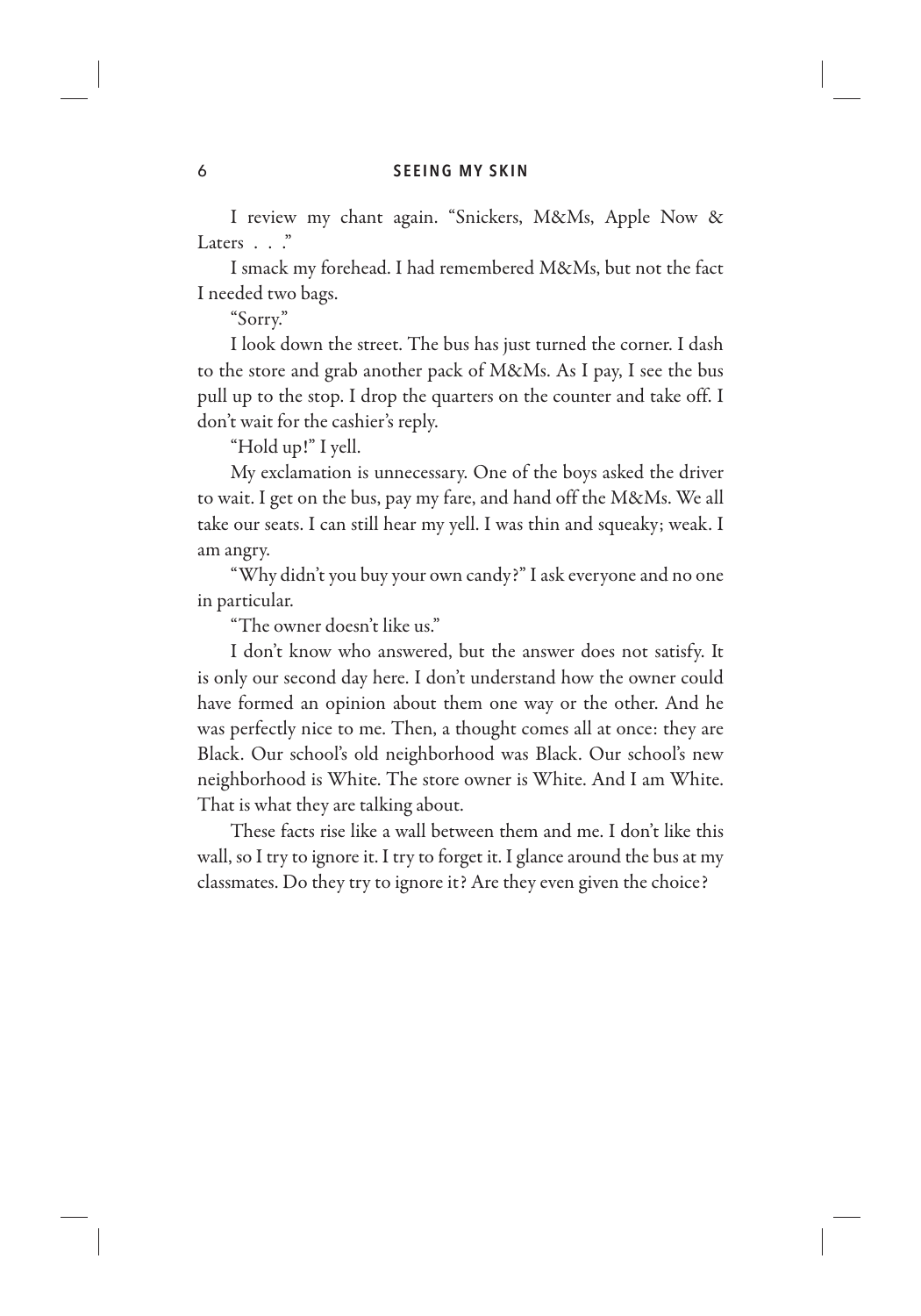I am taking my time as I stroll back from the bathroom to Pre-Algebra. I enjoy the sneaky feeling of traveling through empty halls when the building is full. I move with the exaggerated confidence of an eighth grader soon to leave for high school. I turn a corner and see another student coming towards me. I recognize him. We have a couple of classes together. We're more than acquaintances, but less than friends. He's meandering. I imagine he's also enjoying this space between classes.

He calls out. We speak. We joke. He begins to slap-box, playfully. I am small. Awkward. Geeky. I often wonder if I am manly enough. Slap-boxing is a manly sort of thing, so I like that he thinks it's a game I would play. Surprisingly, I do pretty well. Awkwardness aside, I'm fast. But then he grabs me and wrestles.

He's still playing. But he's bigger than me, and stronger. In slap-boxing, I was holding my own. But in wrestling, I am outclassed. Badly. I try to throw him off me and fail. I try again with the same results. I feel my face flush with heat.

"Get off me, n\*\*\*\*\*!"

His body goes rigid. His arms tighten. Then he shoves me away. I turn toward him. His face is hard.

"What did you say?"

I understand the question. I know its importance. My mind goes blank. I heard the words just spoken. They were my own. But they startled me.

"Get . . . get off me. I said . . . get off me."

He looks at me. Something happens in his face. Then, quickly, it fades. He shrugs. "Whatever."

He turns and meanders on his way. But it is forced now, a caricature of a casual stroll. I wait a moment then walk to class. I tell myself I was just using words I'd heard my classmates use. That is a thing I do. I didn't mean anything by it, I remind myself. But I wonder: Was I only imitating, or was there something more?

We never speak again.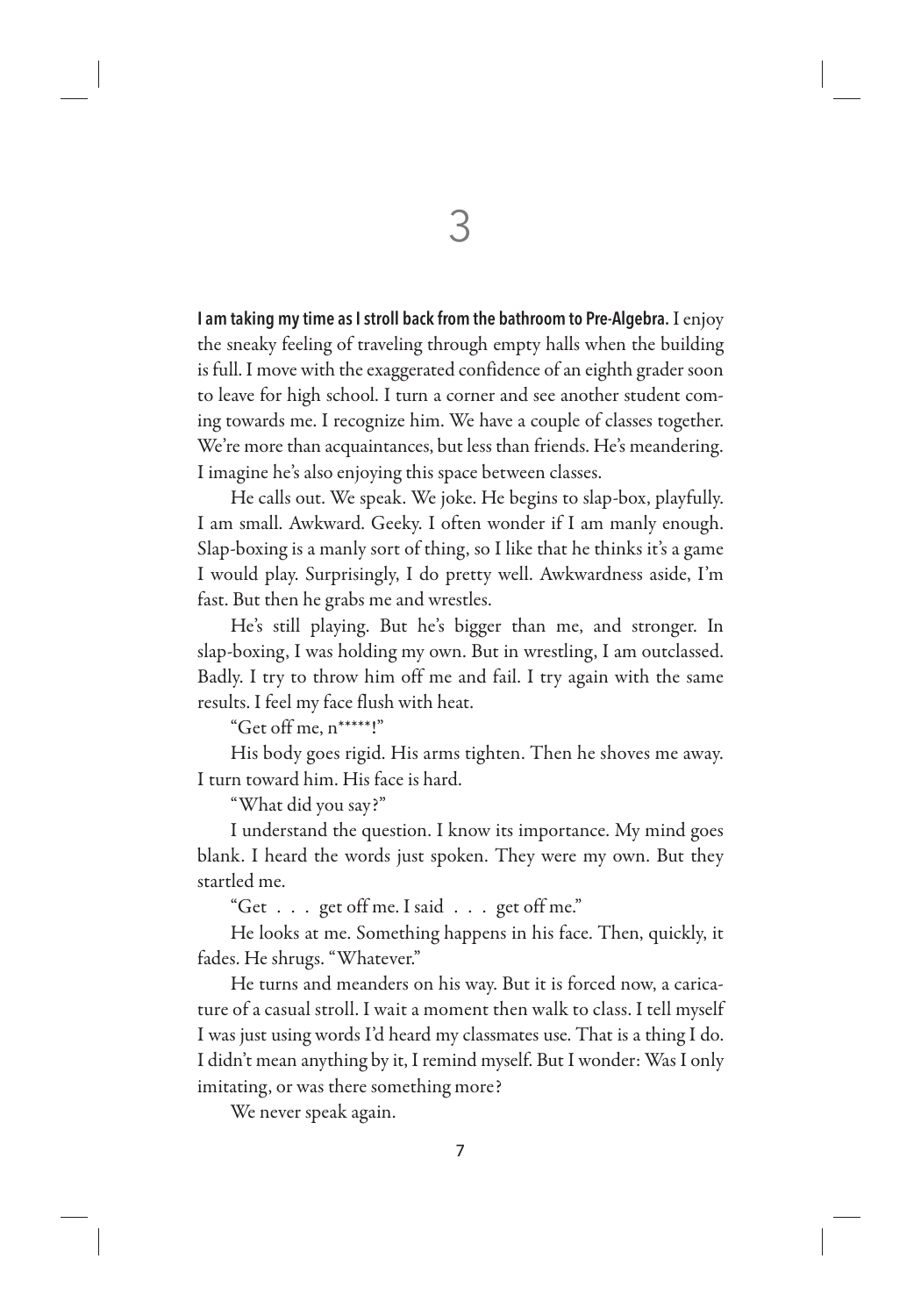## (Northern California)

The van jostles down a poorly paved road. Our Scoutmaster, Mr. Rose, drove up earlier in his own car to handle the paperwork. His son, the assistant Scoutmaster, drives the van. He is more lenient than his father, which explains Sir Mix-a-Lot's voice buzzing through the static of the radio. He raps something about ladies sticking out their butts, and how even White boys will shout.

The senior patrol leader, Cassius, turns. He is my age. He points to me.

"Even this guy's got to shout!"

We all laugh. As the only White boy in the troop, I'm used to it. Mostly.

The van turns into the camp entrance. There are more Scouts here than I have ever seen. We step out of the van, grab our bags, and assemble in the parking lot. Mr. Rose is waiting for us. A man with a bullhorn tells us to line up by troop. There are about twenty other troops here, maybe three hundred or four hundred Scouts. It seems they are all White.

A boy from the next troop over hisses at me. "Go line up with your troop."

Mr. Rose fixes a stare on him.

"Keep your eyes forward and mind your business." He does not raise his voice. He carries an air of authority that makes it unnecessary.

The other boy's Scoutmaster faces Mr. Rose. "I'm in charge of this troop."

"Then get your Scout in order."

They look at each other. Their faces are hard, but it passes in an instant. I know this is not my fault, but I want to apologize. I'm just not sure to whom. We all stand at attention.

The man with the bullhorn gives a mini pep rally and lays out the camp's rules. He points to a group of a dozen or so boys at one end of the parking lot. They are solo Scouts. They have no troops; they came alone. Like me, they are all White, except for one at the end. He is Asian.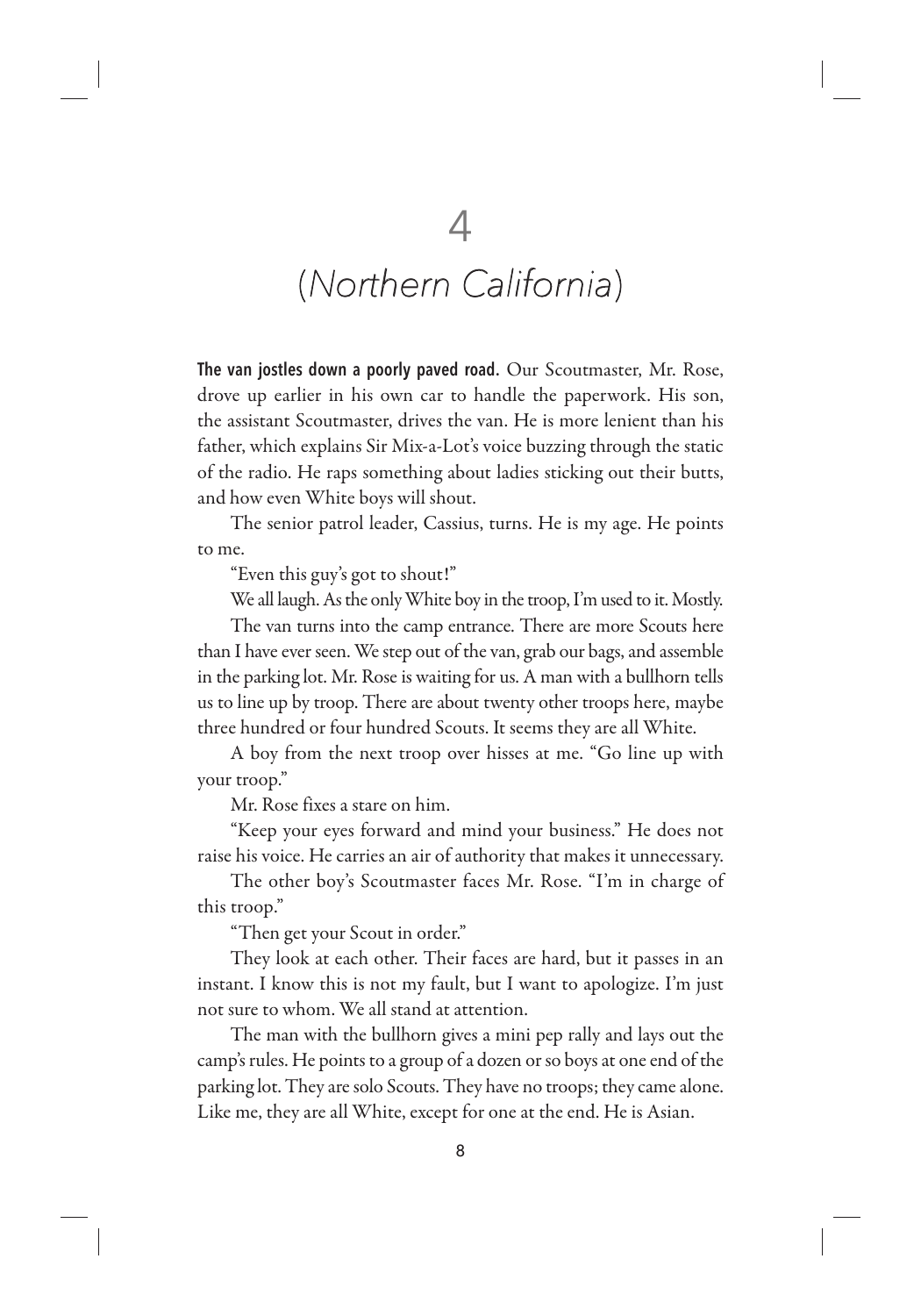The man with the bullhorn says each solo Scout was randomly assigned to a troop for the duration of camp. He tells us that if a Scout is assigned to our troop, we should receive and welcome him as one of our own. He calls out the assignments. The Asian boy is sent to our troop. I can't quite believe that this was random. The man with the bullhorn tells us where each troop is camping and dismisses us until dinner.

Mr. Rose greets our new addition. We grab our bags and head to the campground. Cassius makes small talk with the new guy.

"What's your name?"

"Mark."

"Cassius. I'm the senior patrol leader. Where you from?"

"Hawaii. But I live in LA now."

"Your family's Hawaiian?"

Mark shakes his head. "Japanese."

Cassius nods.

After we set up camp, Mr. Rose gathers us again. "Mess hall in fifteen minutes for dinner. Dress uniforms."

We groan. Everyone hates dress uniforms.

He repeats. "Dress uniforms."

We relent, get dressed, assemble, and head for the mess hall. As we head down the hill, we fall into a river of Scouts bound for dinner. Cassius is the first to notice it.

"I don't think dress uniform is required for dinner. No one else is wearing it."

Mr. Rose does not look at him. "We wear dress uniforms to dinner." He emphasizes the word "we." There is no further discussion.

We gather for dinner. All of the troops sit together at their own tables. After dinner we go to evening activity. It's a bunch of icebreakers, silly games and stuff. We're dismissed and go to bed.

In the morning Mr. Rose wakes us up. "Red shirts today."

We've each come with two sets of olive green shorts and three t-shirts: red, green, and yellow, each bearing the Boy Scouts' logo. We put on red. Mark doesn't have a t-shirt to match. Mr. Rose is prepared. He was a Boy Scout himself in his day.

"What size are you?"

"Medium."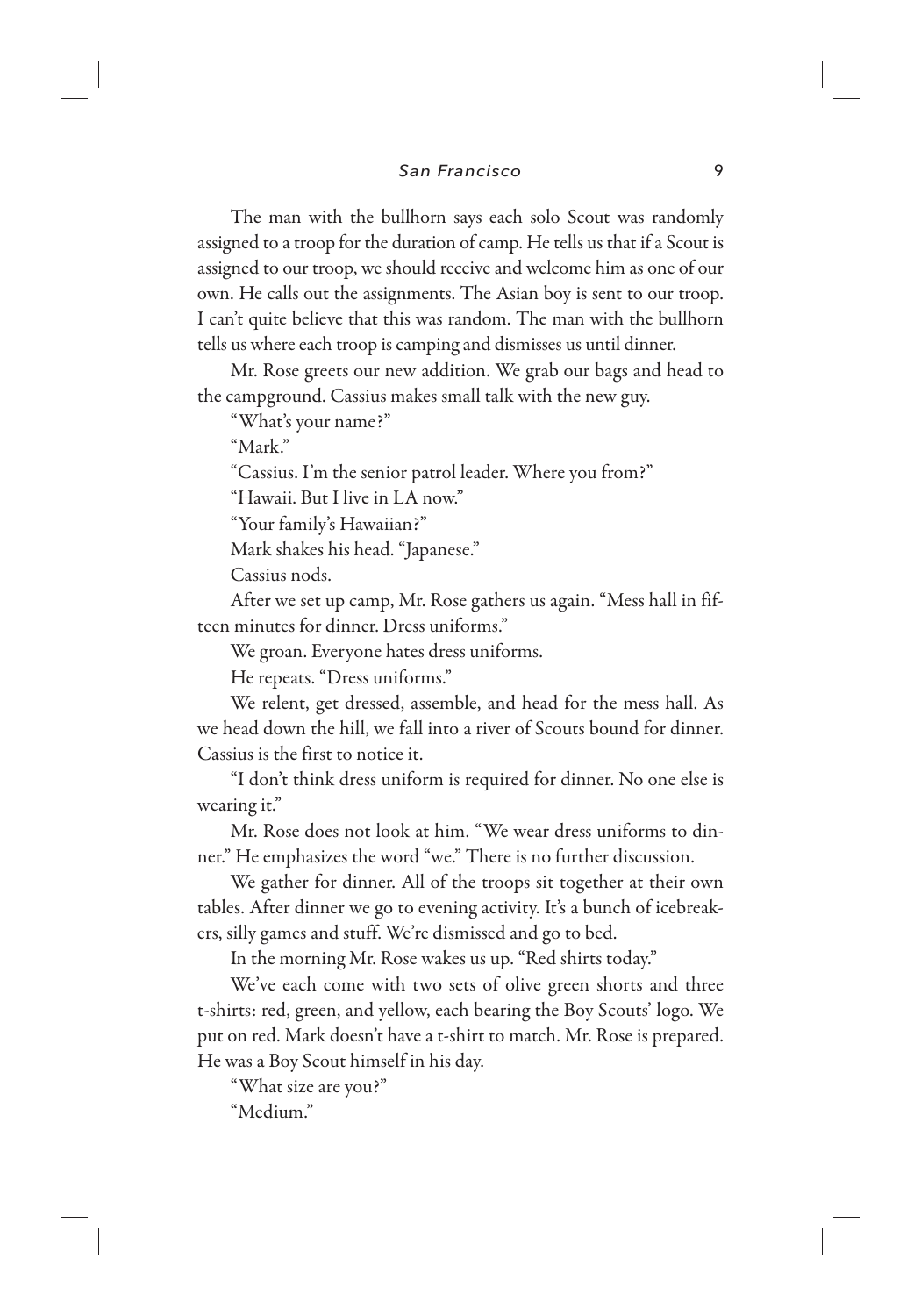He produces three shirts from his bag. Red, green, and yellow.

"Wear them in rotation. Do wash each night and hang it up, so they'll be clean and dry two days later. Dress uniforms every night for dinner." Mark nods.

We head down to breakfast. The other troops are irregular. Their shirts don't match. Most of them aren't even wearing Boy Scout t-shirts. This time I speak up.

"No one else matches."

"We do." Again, Mr. Rose emphasizes the word "we."

After breakfast, we head to the main hall to sign up for classes. I wait for my troop mates to go first, then follow their lead. I don't make new friends easily; I'm not looking to get stuck in a class with a bunch of strangers. I glance over their shoulders to see their schedules. I'm disappointed. There is one merit badge in particular I was hoping to earn this week. I don't think anyone else has signed up for it. I test the waters.

"Is anyone taking Orienteering?"

Charles shakes his head. "We all took it together last year."

I wasn't here last year. I glance across the hall to the Orienteering table, and the line of strangers in front of it. I breathe, walk across the hall, and join the line. As it happens, the first Orienteering class starts immediately after sign-up.

The instructor shouts, "Orienteering, over here!"

I join the group of strangers that gather around him. He leads us to a grove of trees, then hands out compasses and topographical maps of the camp. He walks us through the basics and sends us on our first exercise. We will be divided into groups of three. Each group will start a trail with a different marker. Each marker provides a heading and distance to the next marker. If we follow the path of markers successfully, we should arrive back at our starting point. He hands out pencils.

"Each marker has a word engraved on it. Write them down. That way we can check if you've missed any. The beginner courses all stay on the paved paths of the main camp. So there's no chance of you getting lost." He pauses. "Not today anyway."

The group laughs. I chuckle along nervously. He assigns our groups. The other two boys in my group extend their hands and offer their names. "Brad." "Thomas." We head out on the path. There's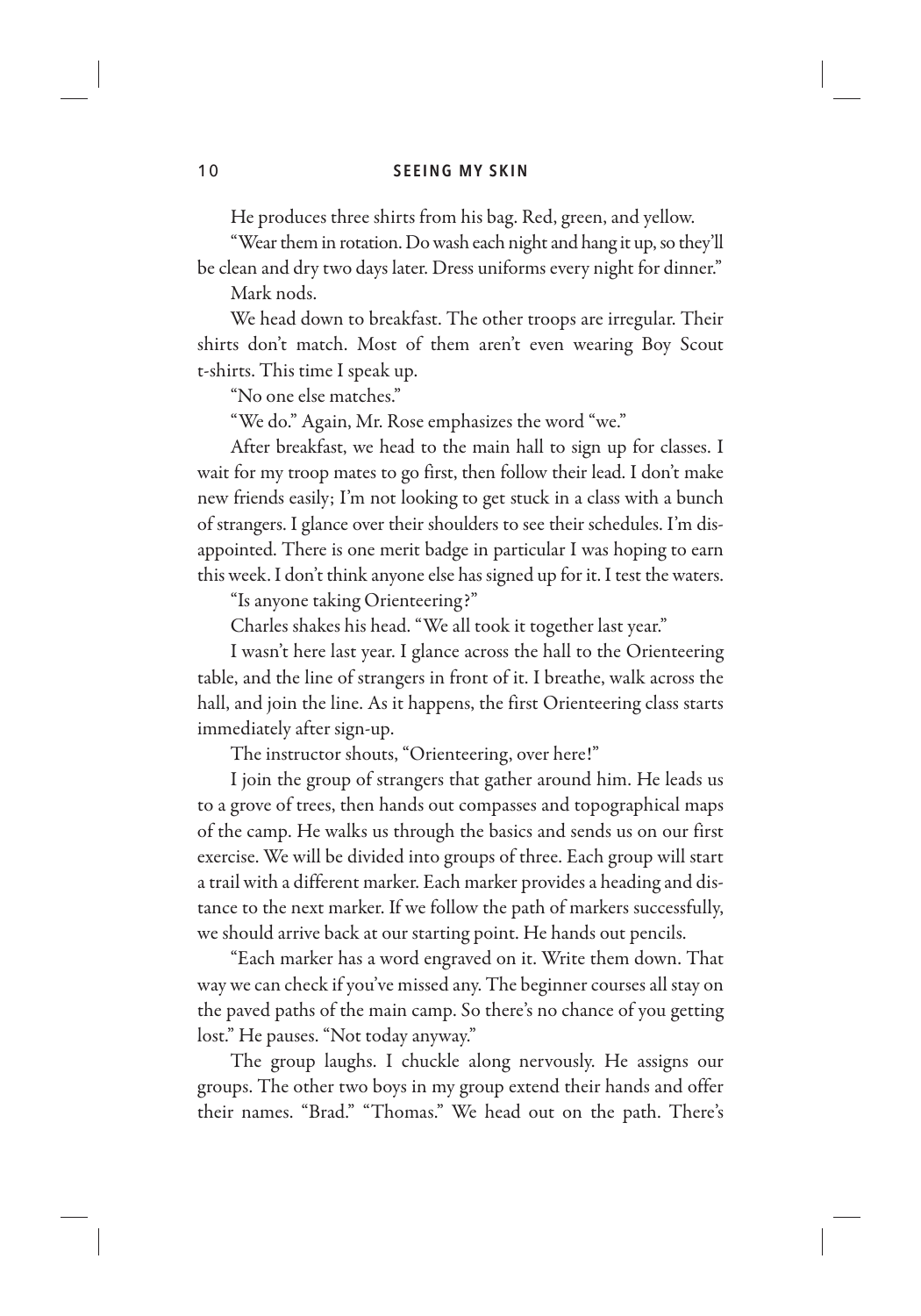silence. Not the comfortable kind. This is why I didn't want to be with strangers. But I should try. Mom says it's best to begin with a question.

"So, what troop are you guys from?"

"Troop 14. Rah!" They say this in unison. Troop 14 is the largest and oldest troop at camp this year. I've noticed already that they always say their troop number in unison. We find the first marker, note the word "Trustworthy," and take a heading. There is more uncomfortable silence.

"You're with the Black troop, right?" The statement is simple fact. But the phrasing makes me uncomfortable.

"Troop 462. Yeah."

"So—how did that happen?"

I shrug. "I graduated from Webelos to Scouts. My mom found a troop for me."

"Wait. Where are you from?"

"San Francisco."

Brad frowns. "That's a big place. There must be other troops."

There is more silence. I hadn't really thought about it. I suppose he's right. And our troop meets halfway across the city. There are probably troops closer to my house. I try to think why Mom chose 462. I don't have an answer—not that it bothers me. Except that with another troop I wouldn't have to answer questions like this.

We find the next marker. We write down the word "Loyal." I laugh. Brad looks up from writing.

"What's funny?"

"The first word was 'Trustworthy.' And the second is 'Loyal.' They're just the words from the Scout law. So the next one will be 'Helpful.' It's kind of dumb. I mean, you could just write down the rest of the law, and head back."

Thomas raises an eyebrow and smirks. "Is that what they teach in 462?"

I know there is something behind this question. I frown and shake my head.

"No. Mr. Rose makes us do everything by the book." They glance at one another. My voice gets higher. "I wasn't saying we should cheat. Just that they made it really easy to cheat, if someone wanted to." I'm talking much too quickly.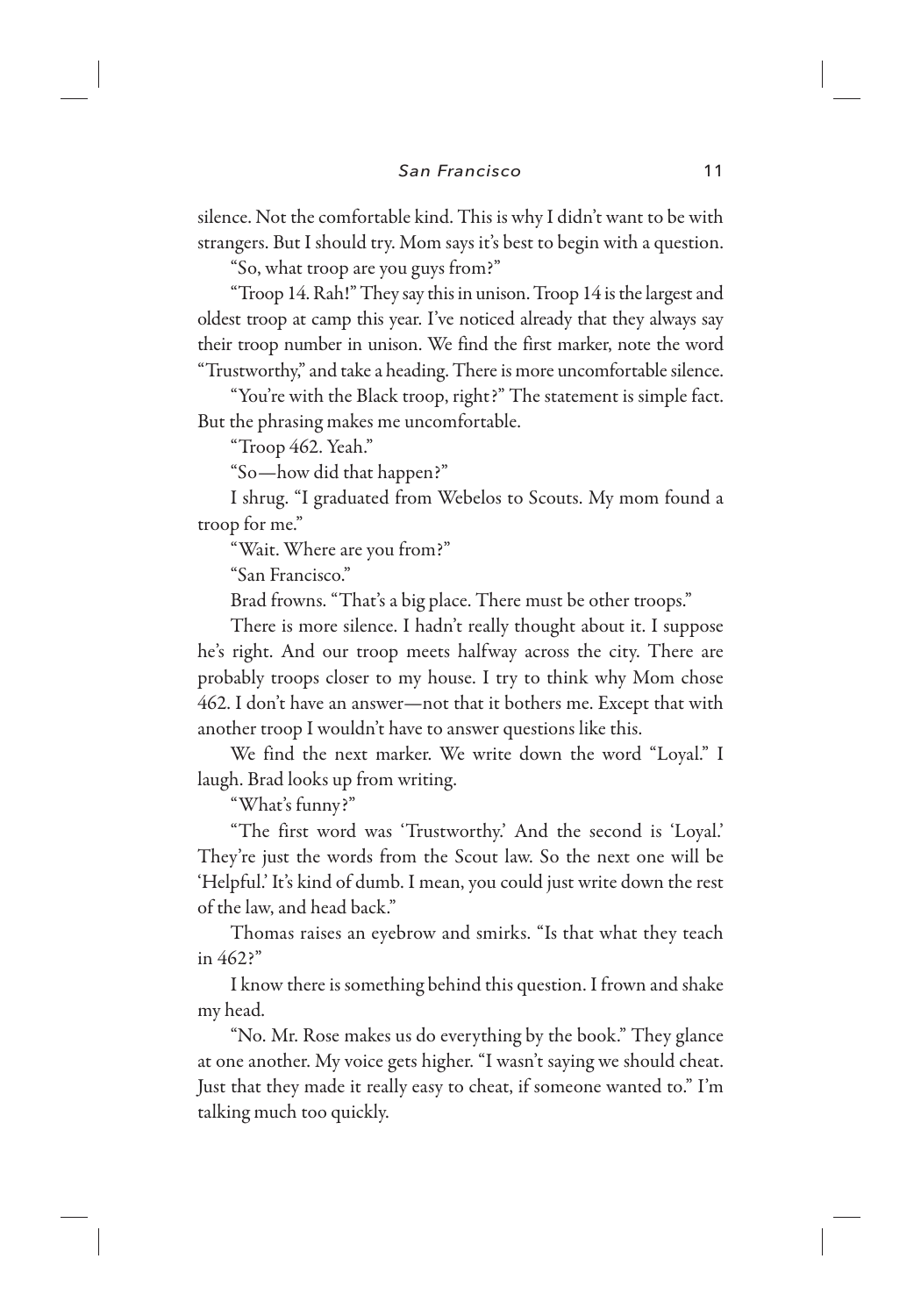Thomas claps a hand on my shoulder. "Relax. I was just joking. Don't take it personal."

I force myself to breathe out. "Right. Right. No, I know. I'm sorry I got worked up."

He nods and smiles. "Don't worry about it."

The third marker is a long walk away. We find it and write the word "Helpful." Brad finishes writing and puts the sheet in his pocket.

"Are you guys competing in the soccer tournament on Wednesday?"

I don't know. I hadn't heard about it before now. "Maybe."

Brad smiles. "Well, I'm guessing 462 is the troop to beat."

I don't know why he thinks this. We play baseball when we're waiting to get picked up after meetings. Some of my troop mates are pretty good. But I've never even heard any of them talk about soccer. Brad is still looking at me and smiling.

I smile back. "Thanks. I'll tell them you said so."

By the time we finish the trail, it's lunchtime. We head back to the mess hall. Brad and Thomas move toward Troop 14's table. Brad tugs my sleeve.

"Hey. Come sit with us."

I look and see my troop mates beginning to gather at a table across the hall. I look back to 14's table. I'm torn.

"I should check in with my troop."

He shrugs. "Suit yourself."

The rest of the week goes well. We meet other Scouts, learn new skills. We enter the soccer tournament and lose. Still, we have fun. Mr. Rose is strict, but he wants us to have a good time. And he's funny. Very funny. Still, he never entirely loses his edge. He checks in with us each evening and follows our progress in the merit badge classes we've taken. On two occasions one of my troop mates says he's keeping up with the rest of the class. Both times, Mr. Rose replies, "Not good enough. You have to be better." This confuses me, because on the second night he asked me how Orienteering went. I told him the other Scouts seemed more experienced, but I thought I could keep up. He simply answered, "Good."

After the first day, troops begin to mix tables at the dining hall. Guests show up, now and then, at our table. But the members of our troop always sit together. For me, it is a matter of shyness: I'm not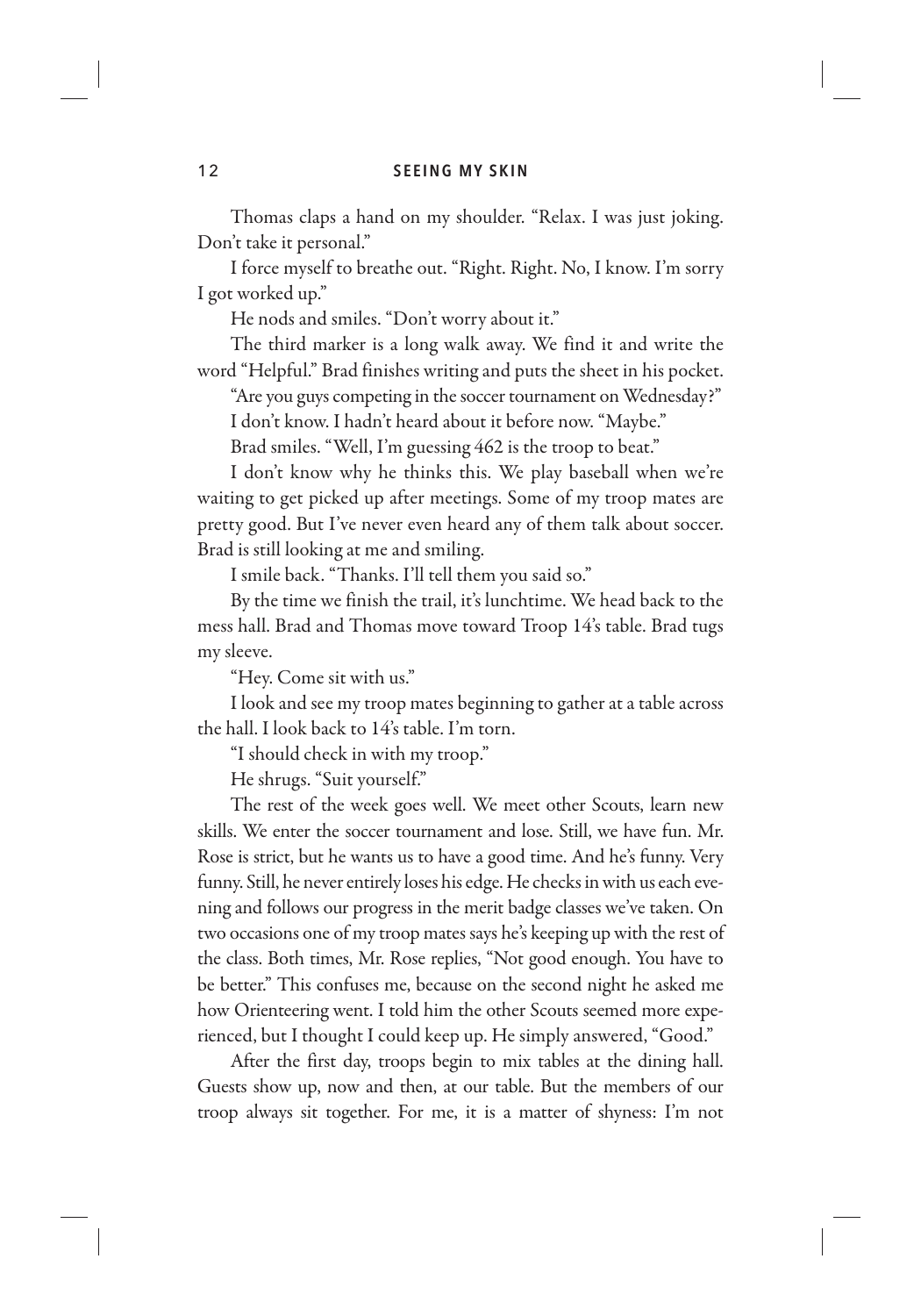comfortable around new folk. I know this is not true for the others. They are all more outgoing than I am. But they stay together anyway. Even Mark, which is odd. We're as much strangers to him as anyone here, but he still sticks close. One morning I go to get seconds on cereal. Bowl in hand, I turn back to the table, and see it: a cafeteria full of four hundred White children. One table with ten Black children and a Japanese kid. I wonder, again, if I should take up Brad's offer and visit 14 at their table.

The last night, after dinner, the camp staff organizes a series of obstacle challenges. We will compete as troops. Mr. Rose gathers us together. He's smiling. "Have fun tonight, gentlemen." He often calls us gentlemen. His faces flashes, not stern, just serious. "But win."

I recognize the face he makes. It's a face I make sometimes. He has something to prove. And we do win. In fact, we're winning by quite a lot. Halfway through the competition he calls us back into a huddle.

"Alright, I still want you to win. But I need you to pull back a bit."

This tone of his voice is odd. Once, he took us to a shooting range. He used the same tone as he went over firearm safety. It occurs to me that he's offering a warning. He's not afraid, just cautious. I wonder what he's concerned about. The other Scouts nod. We pull back a bit. We lose a few events and win the competition by a narrow margin.

The camp director announces the rankings. When they announce first prize, Cassius stands up to take the stage. Mr. Rose lays a hand on his shoulder.

"Shake his hand, take the certificate, and smile. No gloating." He nods and takes the stage. Mr. Rose turns to us.

"Clap. No cheering. And no celebrating until we get back to camp."

We clap. The camp director leads everyone in the camp song. Some of the other Scouts congratulate us. We thank them. Politely. We're dismissed. We go back to our camp. We make a fire and celebrate. Mr. Rose bakes a pineapple upside-down cake in a Dutch oven by the heat of the embers. He's done this before. It's amazing. The campground grows quiet as we eat. He takes the opportunity to speak.

"Gentlemen, you did well. You are remarkable. Do not forget it."

I frown. I like Mr. Rose, but this is cheesy. I look around, expecting someone to crack a joke. No one does. They only nod. This moment means something more to them than it does to me.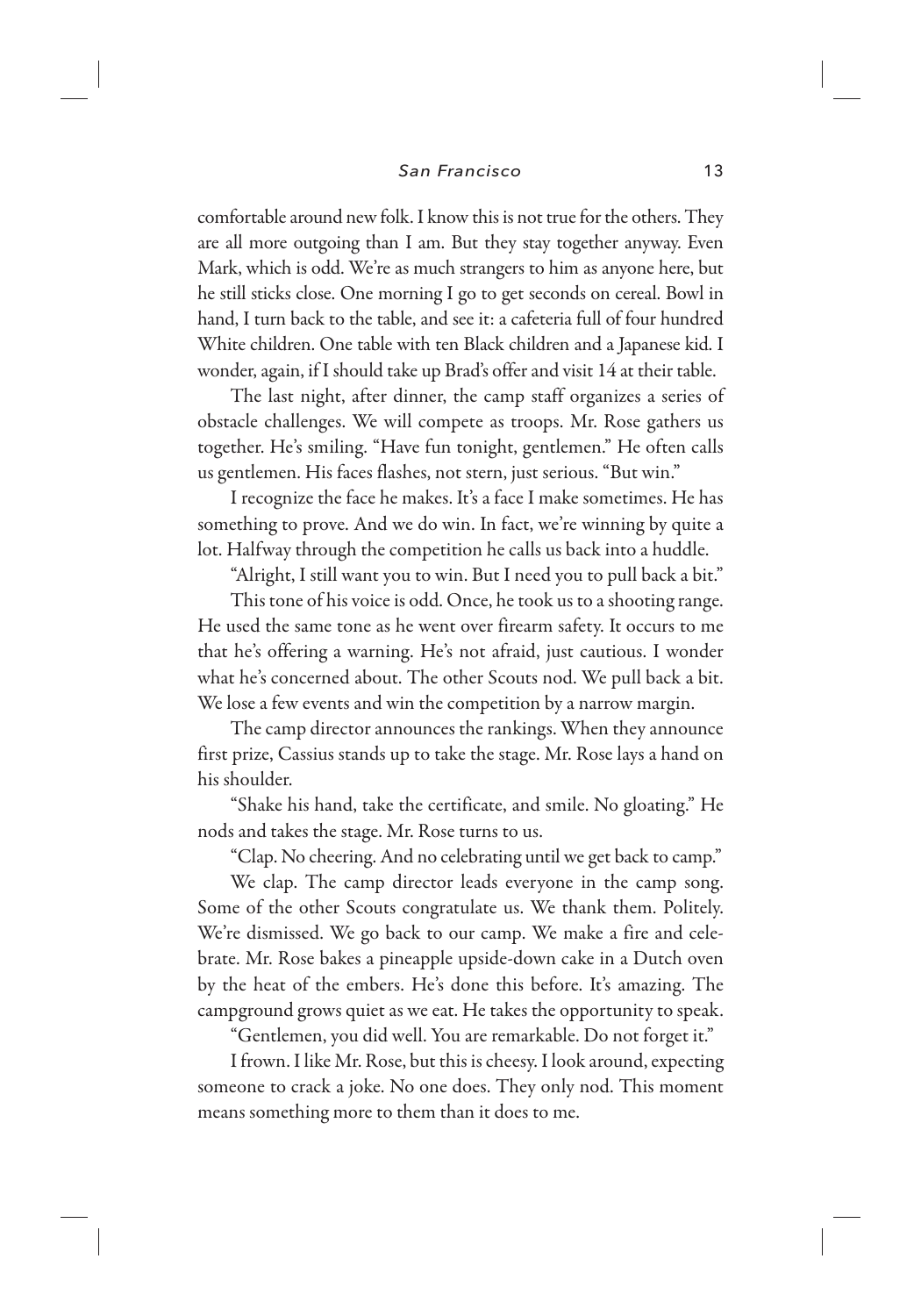It is my first day of high school. I find my locker and fit the padlock to it. Another freshman finds his way to the locker next to mine.

I turn and see his face. "Hi, Tim."

His smile falls. "My name is Travis."

I feel my face flush. "Oh, I'm sorry. There's this guy, Tim—he looks just like you."

I hear my own words and wince. I am lying and I know it. They look nothing alike. But they are both Asian.

Travis doesn't respond. He fits a padlock on his locker, shakes his head, and walks away.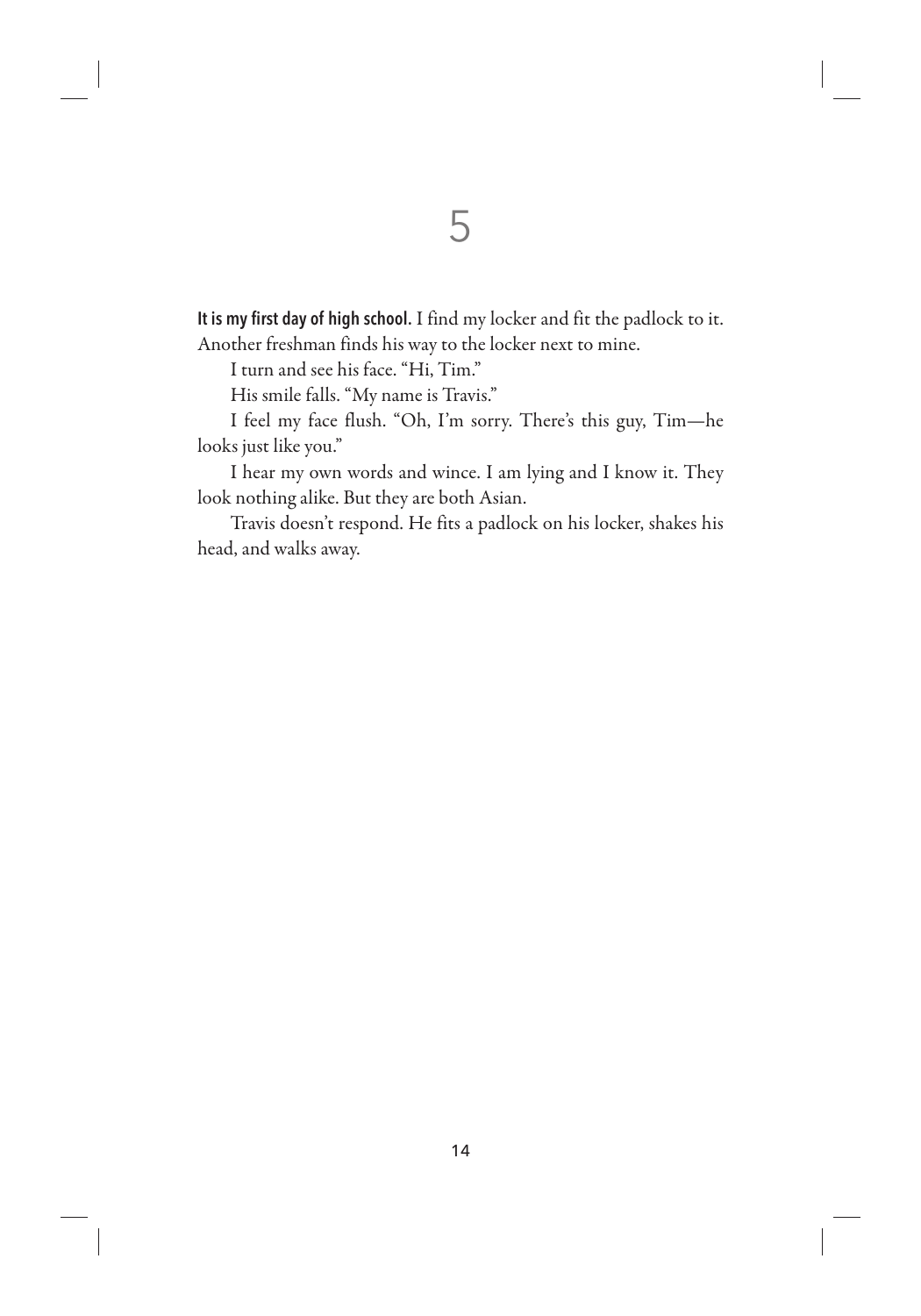I'm sitting in Spanish 101. It's almost three o'clock. Finally, Joana, the teacher, dismisses class. We collect our things and stand.

"Espérate." Joana points to me and then to the floor. I gather I should stay. The others file out. She crosses her arms. "Hay que hablar."

God, I hate that. This is Intro Spanish. We're most of the way through the semester, but still, there's no way we can carry on a conversation. She waits for the last student to leave and shut the door.

"I've spoken to your other teachers."

I thank God, not for her speaking with other teachers but for her speaking to me in English. And then I wonder why she is talking to my other teachers. I shift my feet.

"They tell me you're coasting through."

"I don't know what you mean."

"They say you don't work, but you manage to do well on the tests."

This is true. In eighth grade I noticed that I tested well. It's more of a knack than anything else. With finals and midterms weighted so heavily I can get a B with very little effort.

She raises an index finger.

"If I don't see you doing the work every day, I will fail you."

"That's not fair. You gave us the grading standards." I start to dig through my backpack: I have it in writing somewhere. She stops me.

"My class. My castle. I am queen here."

Her tone makes it clear there is no point arguing. I don't reply. I shoulder my bag and walk out. She speaks to my back.

"Don't test me."

I walk downstairs to the front entrance. Students are flooding out of the school. The director is in his office, packing up for the day. I knock on the door. He motions me in and welcomes me by name. He knows everyone's name.

"What's up?"

I explain the situation. He looks at me blankly.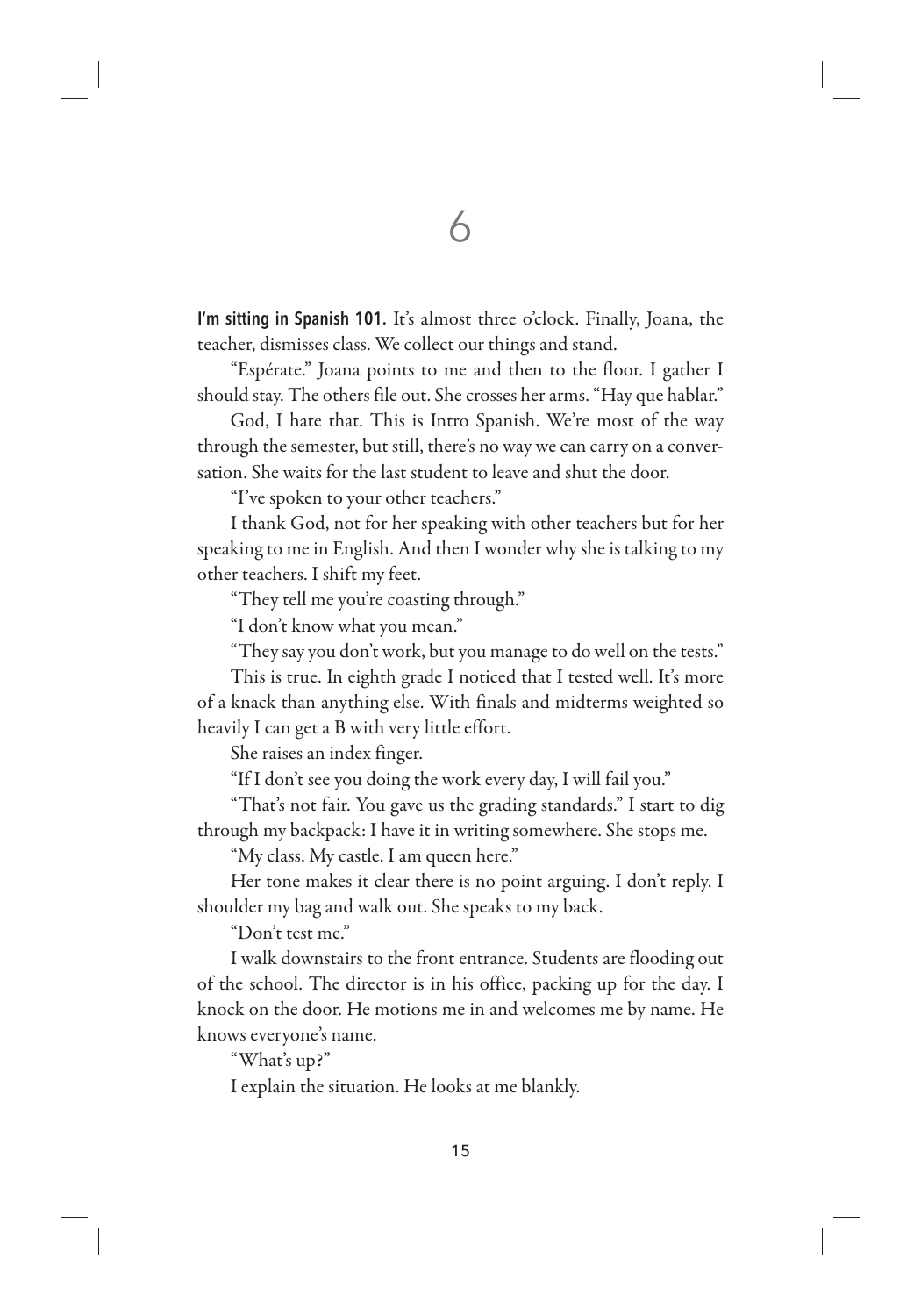"Her class, her castle." He pauses. "She is queen." His emphasis falls on the word "is." I guess this has come up before. I shuffle out, grumbling under my breath, and walk up the street to the bus stop. A classmate is there already waiting. She sees me grumbling.

"You okay?"

I explain the situation and how it isn't fair. She shakes her head and rolls her eyes.

"White boys."

I don't see what that has to do with anything.